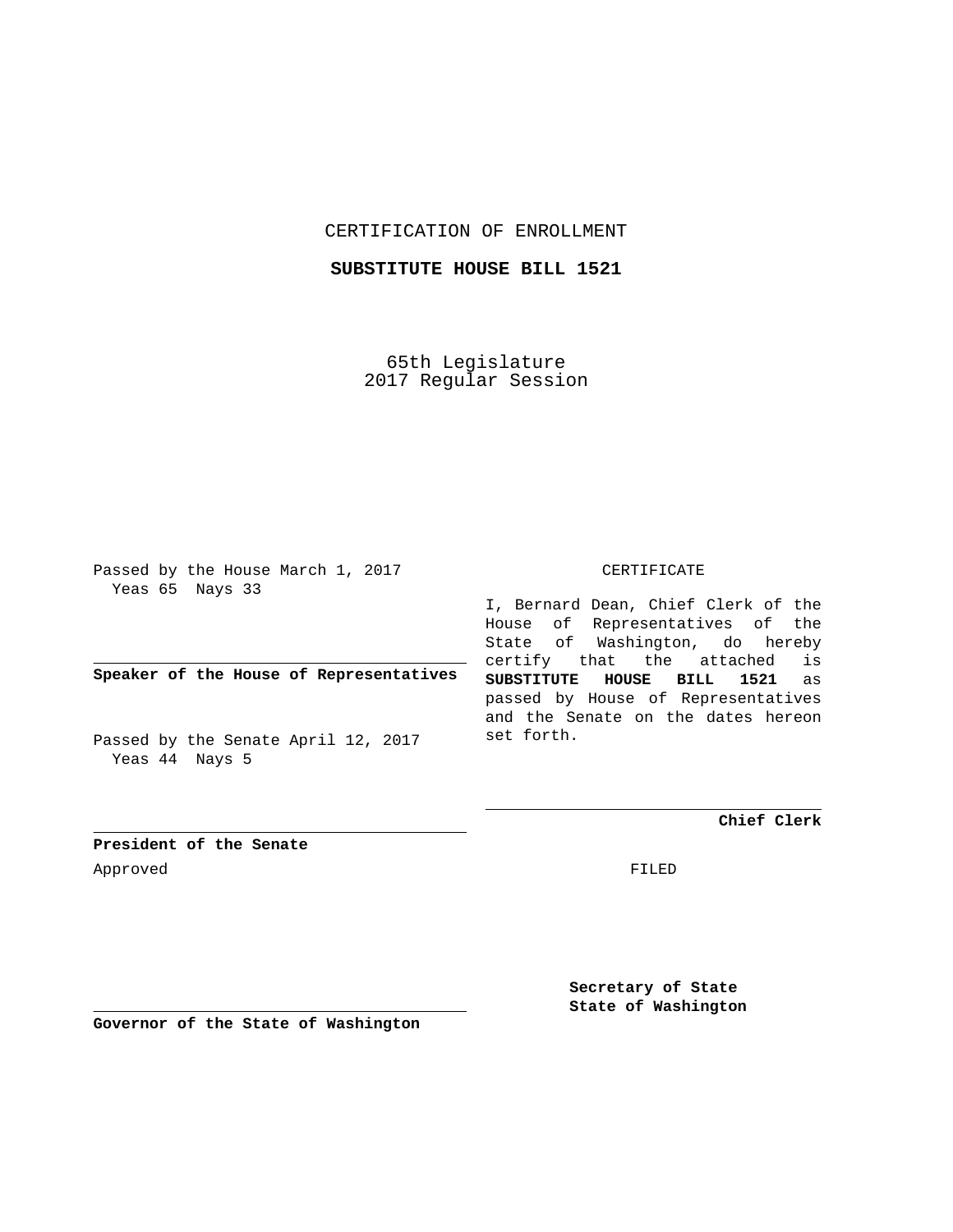### **SUBSTITUTE HOUSE BILL 1521**

Passed Legislature - 2017 Regular Session

### **State of Washington 65th Legislature 2017 Regular Session**

**By** House State Government, Elections & Information Technology (originally sponsored by Representatives Dolan, Doglio, Ormsby, Appleton, Bergquist, and Pollet; by request of Office of Financial Management)

READ FIRST TIME 02/13/17.

 AN ACT Relating to removing the requirement that an employee must work at least six months before taking vacation leave; amending RCW 43.01.040, 43.01.044, and 43.01.041; providing an effective date; and 4 declaring an emergency.

5 BE IT ENACTED BY THE LEGISLATURE OF THE STATE OF WASHINGTON:

6 **Sec. 1.** RCW 43.01.040 and 2011 1st sp.s. c 43 s 449 are each 7 amended to read as follows:

8 Each subordinate officer and employee of the several offices, 9 departments, and institutions of the state government shall be 10 entitled under their contract of employment with the state government 11 to not less than ((<del>one working day</del>)) <u>eight hours</u> of vacation leave 12 with full pay for each month of employment ((<del>if said employment is</del> 13 continuous for six months)).

14 Each such subordinate officer and employee shall be entitled 15 under such contract of employment to not less than ((one)) eight 16 additional ((<del>working day</del>)) hours of vacation with full pay each year 17 for satisfactorily completing the first two, three, and five 18 continuous years of employment respectively.

19 Such part-time officers or employees of the state government who 20 are employed on a regular schedule of duration of not less than one 21 year shall be entitled under their contract of employment to that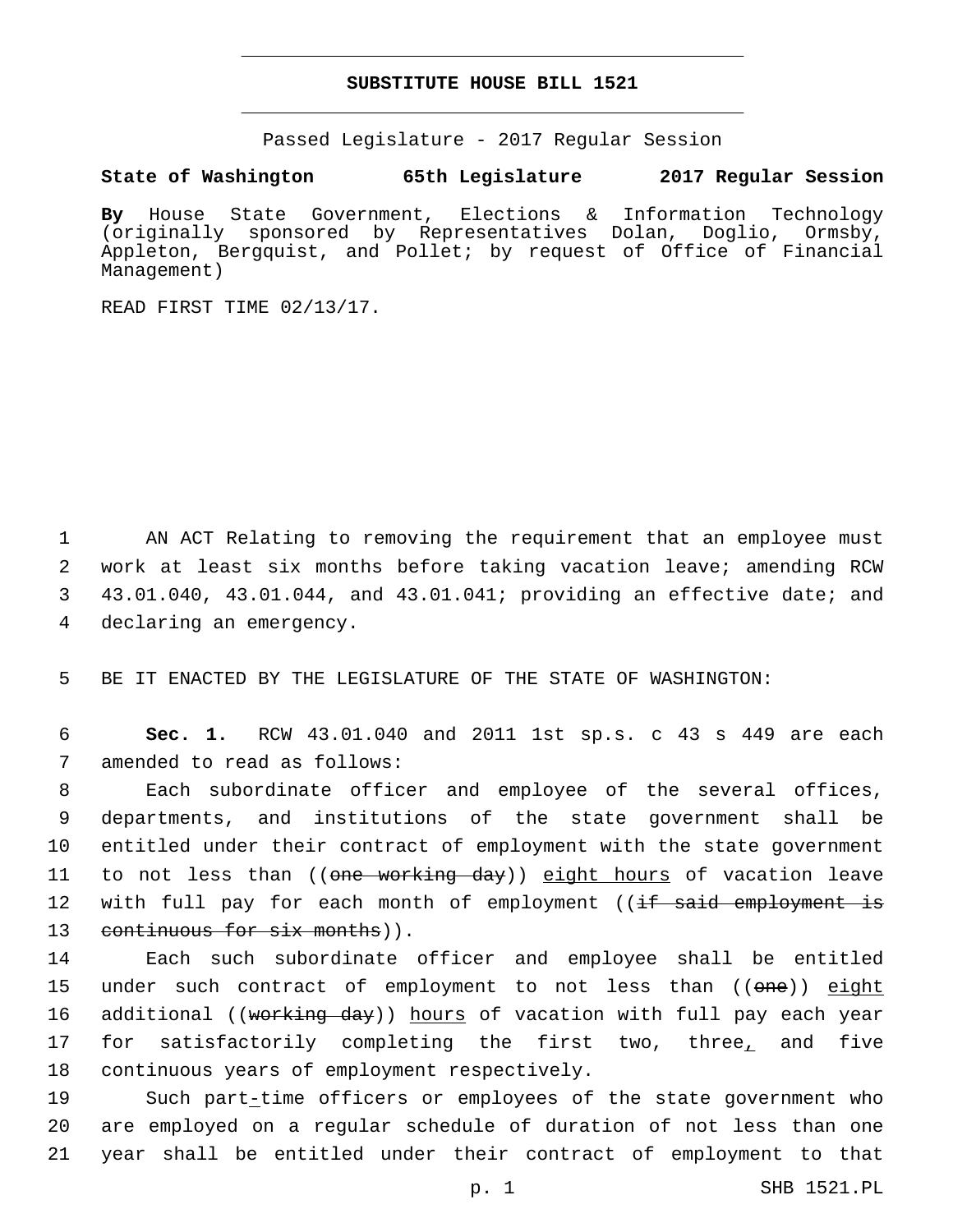1 fractional part of the vacation leave that the total number of hours 2 of such employment bears to the total number of hours of full-time 3 employment.

4 Each subordinate officer and employee of the several offices, 5 departments, and institutions of the state government shall be 6 entitled under his or her contract of employment with the state 7 government to accrue unused vacation leave not to exceed ((thirty 8 working days)) two hundred forty hours. Officers and employees 9 transferring within the several offices, departments, and 10 institutions of the state government shall be entitled to transfer 11 such accrued vacation leave to each succeeding state office, 12 department, or institution. All vacation leave shall be taken at the 13 time convenient to the employing office, department, or institution: 14 PROVIDED, That if a subordinate officer's or employee's request for 15 vacation leave is deferred by reason of the convenience of the 16 employing office, department, or institution, and a statement of the 17 necessity therefor is retained by the agency, then the aforesaid 18 maximum ((thirty working days)) two hundred forty hours of accrued 19 unused vacation leave shall be extended for each month said leave is 20 so deferred.

21 **Sec. 2.** RCW 43.01.044 and 1983 c 283 s 1 are each amended to read as follows:22

23 As an alternative, in addition to the provisions of RCW 43.01.040 24 authorizing the accumulation of vacation leave in excess of ((thirty 25 days)) two hundred forty hours with the filing of a statement of 26 necessity, vacation leave in excess of ((thirty days)) two hundred 27 forty hours may also be accumulated as provided in this section but 28 without the filing of a statement of necessity. The accumulation of 29 leave under this alternative method shall be governed by the 30 following provisions:

31 (1) Each subordinate officer and employee of the several offices, 32 departments, and institutions of state government may accumulate the 33 vacation leave ((days)) hours between the time ((thirty days)) two 34 hundred forty hours is accrued and his or her anniversary date of 35 state employment.

 (2) All vacation ((days)) hours accumulated under this section shall be used by the anniversary date and at a time convenient to the employing office, department, or institution. If an officer or employee does not use the excess leave by the anniversary date, then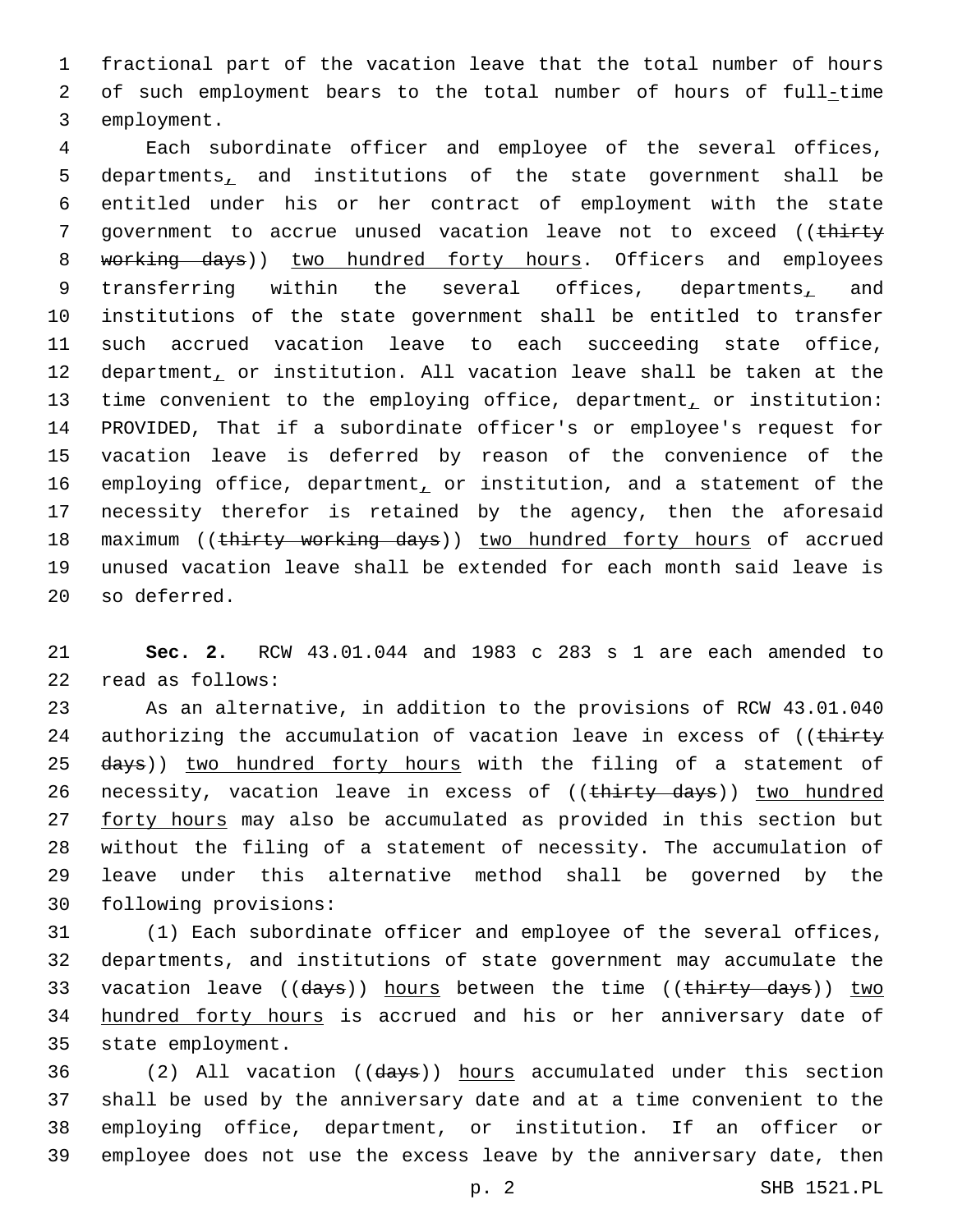such leave shall be automatically extinguished and considered to have 2 never existed.

 (3) This section shall not result in any increase in a retirement allowance under any public retirement system in this state.

 (4) Should the legislature revoke any benefits or rights provided under this section, no affected officer or employee shall be entitled thereafter to receive such benefits or exercise such rights as a 8 matter of contractual right.

 (5) Vacation leave credit acquired and accumulated under this section shall never, regardless of circumstances, be deferred by the 11 employing office, department, or institution by filing a statement of 12 necessity under the provisions of RCW 43.01.040.

 (6) Notwithstanding any other provision of this chapter, on or 14 after July 24, 1983, a statement of necessity for excess leave( $(\tau)$ ) 15 shall, as a minimum, include the following: (a) The specific number 16 of ((days)) hours of excess leave; and (b) the date on which it was authorized. A copy of any such authorization shall be sent to the 18 department of retirement systems.

 **Sec. 3.** RCW 43.01.041 and 2011 1st sp.s. c 39 s 13 are each 20 amended to read as follows:

 Officers and employees referred to in RCW 43.01.040 whose employment is terminated by their death, reduction in force, 23 resignation, dismissal, or retirement, who have been employed for at 24 least six continuous months, and who have accrued vacation leave as specified in RCW 43.01.040 or 43.01.044, shall be paid therefor under their contract of employment, or their estate if they are deceased, or if the employee in case of voluntary resignation has provided 28 adequate notice of termination. ((Annual)) Vacation leave accumulated under RCW 43.01.044 is not to be included in the computation of retirement benefits. From July 1, 2011, through June 29, 2013, the amount of pay received by an employee under the provisions of this section shall not be reduced by any temporary salary reduction.

 Should the legislature revoke any benefits or rights provided under chapter 292, Laws of 1985, no affected officer or employee shall be entitled thereafter to receive such benefits or exercise 36 such rights as a matter of contractual right.

 NEW SECTION. **Sec. 4.** This act is necessary for the immediate preservation of the public peace, health, or safety, or support of